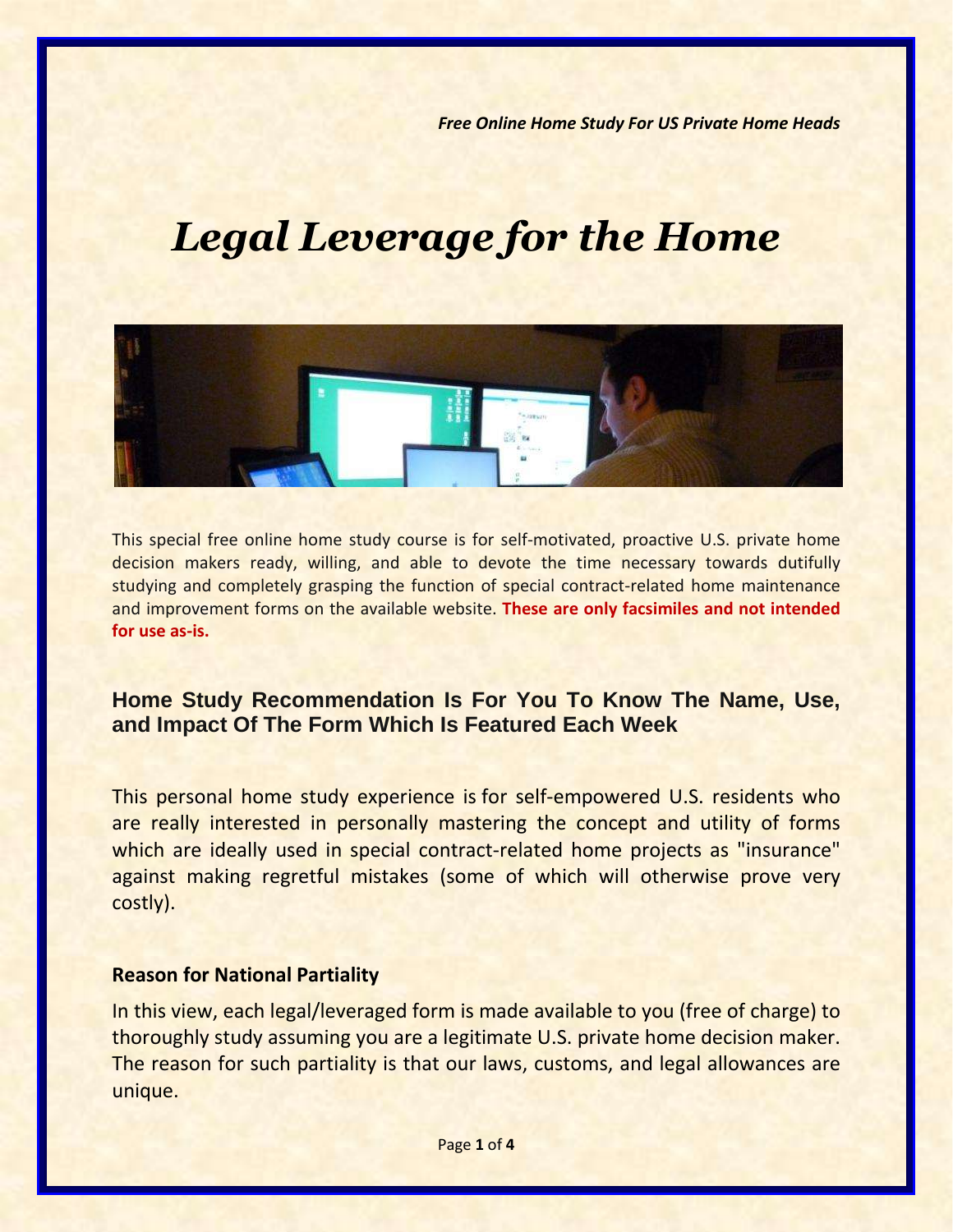We believe that each nation has its own uniqueness, as well. Further, in lieu of this exclusive national nature, we do best when we do not attempt recommending to others our own cultural values (Constitutionally, commercially, and statutorily) on issues so sensitive as the conduct of affairs in the "residential setting" (the most fragile and most sensitive setting in the world).

The featured *"SERVICE VALIDATION FORM,"* (as an example), however, is most recommended for you to study (when this is your decision) for at least a week until you have completely mastered its concept and have a fairly clear grasp on how it can be developed into a working system for screening out the bad guys and screening in the good.

|                    | ANNUARIA TO COMPANY TAN TORN                                                                                                                      | <b>PRODUCED A CAR 1714 AN</b>                                                                                    |
|--------------------|---------------------------------------------------------------------------------------------------------------------------------------------------|------------------------------------------------------------------------------------------------------------------|
| SERVICE VALIDATION |                                                                                                                                                   |                                                                                                                  |
|                    |                                                                                                                                                   |                                                                                                                  |
| m                  |                                                                                                                                                   | frame and insum perioded.                                                                                        |
|                    |                                                                                                                                                   |                                                                                                                  |
|                    |                                                                                                                                                   | las is                                                                                                           |
|                    |                                                                                                                                                   |                                                                                                                  |
|                    | 15.549                                                                                                                                            |                                                                                                                  |
| Lin.               | U. Kee-                                                                                                                                           | U. British                                                                                                       |
|                    | --                                                                                                                                                | and an administrator and data between the set daylight                                                           |
|                    |                                                                                                                                                   |                                                                                                                  |
|                    |                                                                                                                                                   |                                                                                                                  |
| Agency Attn. Also  | <b>Circle International</b><br><b>Latitude Advertising</b><br>cios contad government general, one adviser<br>Holiday Findale American April 22-Au | <b>Londonto</b> vida<br>to this company's home<br>will be one.g<br><b>Manager Architect Manager of Resources</b> |
|                    |                                                                                                                                                   |                                                                                                                  |

**Service Validation Form**

Contingent on your decision to actually engage this study of leveraged/legal forms relative to successful contract-related home projects, the suggested recommendation is that you conscientiously learn as much as possible about its use and application before going on to proactively study the other leveraged/legal forms offered on this site under the heading *"Ultra-Modern Home Policy."*

Again, these leveraged forms are specific to contract-related home maintenance and improvement projects.

**Special Note:** Leveraged/Legal Forms are the beginning and end of all legitimate contract relations. Therefore, if you are a private home decision maker, it is recommended that you become as familiar as possible with their uses. When you have questions, please, do not hesitate to contact.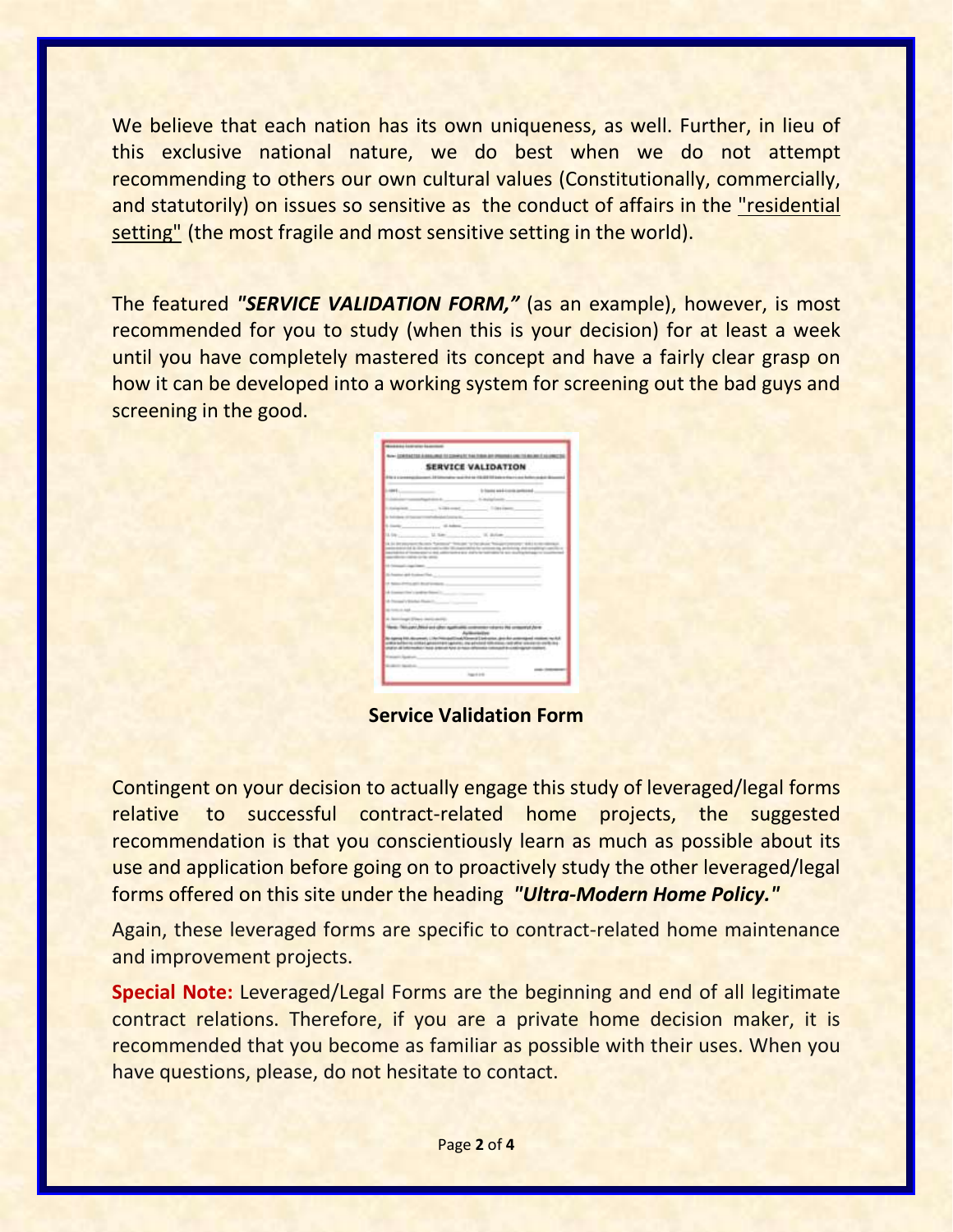#### **Why Legal Leverage?**

Of course, upon viewing the title of this free home study course alone, one may wonder about why this is called *"Legal Leverage for the Home***"** (?). My goodness! We are doing forms (for crying out loud!). Why not be more specific and call this *"Legal Forms for the Home"* (?).

Well, the major reason is that forms are nothing but *"forms"* without understanding why they are and why they must be used.

These leveraged forms can be tactfully used to guide the speed, direction, and consistency of all efforts which ensure that your project expectations will be matched or exceeded. This is not fundamentally about *"forms."* Although there is emphasis on them, this is really more about operating your home project like the business it is. It is a *"business operation."*

Each home project is literally a *"business operation"* within the total operations of the home. It is the business of maintaining and improving the comforts and conveniences of the home. Pursuit for doing whatever is necessary towards the comforts and conveniences of the home setting are the primary functional priorities. That, in itself, is a natural, normal social, *business process.*

### **Specifically For Contract-Related Home Projects**

These are lessons on the use of specific forms specialized towards home maintenance and improvement using outside assistance. The crux for emphasizing *"lessons"* is that it is hoped that you train yourself to develop a greater sense for being engaged in a study of forms, their use, and their irreplaceable value especially when you are considering enlisting the assistance of contractors to contribute to maintaining and/or enhancing the comforts and conveniences of your home.

Therefore, these forms are presented here for you to thoroughly master as "weekly lessons"(one per week). It is guaranteed that when you do this, you will be all the more enlightened and encouraged to conscientiously (and like clockwork) resort to business protocol/business sense in the use of the appropriate forms, at the appropriate junctures, which literally can lead to you being a better "master" of the situation. Many cuts above most private home decision makers in the country!